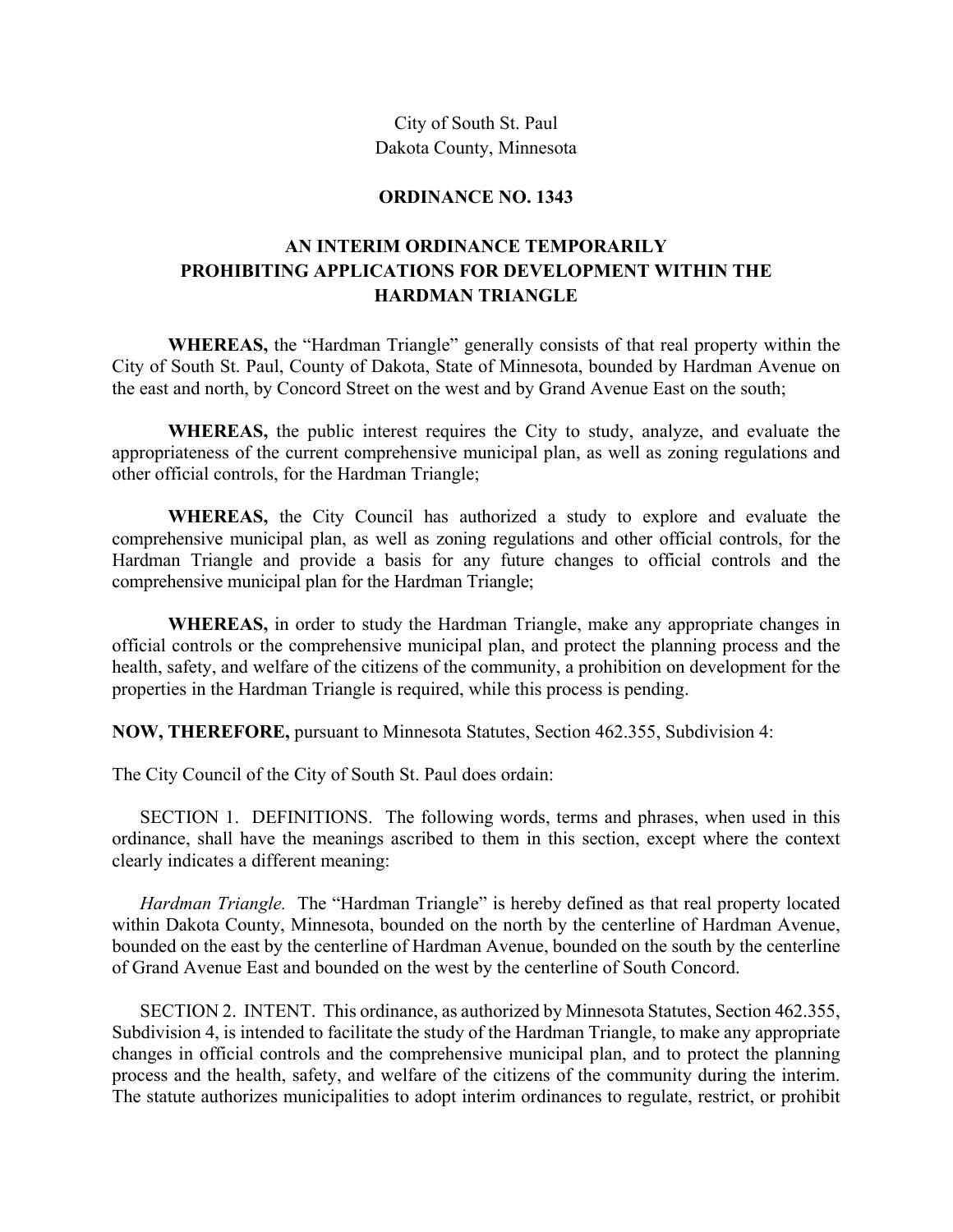any use, development, or subdivision for the purpose of protecting the planning process and the health, safety, and welfare of its citizens.

SECTION 3. RESTRICTION. In accordance with the findings set forth above and pursuant to the authority vested in the City by Minnesota Statutes, Section 462.355, Subdivision 4, except as stated in Section 4, applications such as, but not limited to the following, shall not be granted, accepted or considered while this interim ordinance is in effect:

- (a) Plats
- (b) Subdivisions
- (c) Conditional use permits
- (d) Variances
- (e) Site plans
- (f) Development
- (g) Building permits for new construction, or expansion or enlargement of an existing building
- (h) Licenses

SECTION 4. EXCEPTIONS. This ordinance shall not apply to the following applications:

- (a) The repair, renovation and/or maintenance of any building that not does enlarge or expand the building or intensify the use;
- (b) Work necessary to preserve health, safety, life or property in the event of an emergency or natural disaster; or
- (c) Interim use permit applications.

SECTION 5. STUDY. During the period of this interim ordinance the City planning staff will gather information, study and make recommendations to the City Council concerning official controls, the comprehensive municipal plan, and the City Code for the Hardman Triangle to promote the health, safety, and welfare of the citizens of the community.

SECTION 6. SUMMARY PUBLICATION. Pursuant to Minnesota Statutes, Section 412.191, in the case of a lengthy ordinance, a summary may be published. While a copy of the entire ordinance is available without cost at the office of the City Clerk, the following summary is approved by the City Council and shall be published in lieu of publishing the entire ordinance:

The ordinance creates a temporary restriction on all development activities for properties located in the Hardman Triangle, including consideration or issuance of building permits and licenses, variances, site plans, and conditional use permits. The properties included in the interim ordinance are located in the area between Hardman Ave., Grand Ave. East and Concord Street.